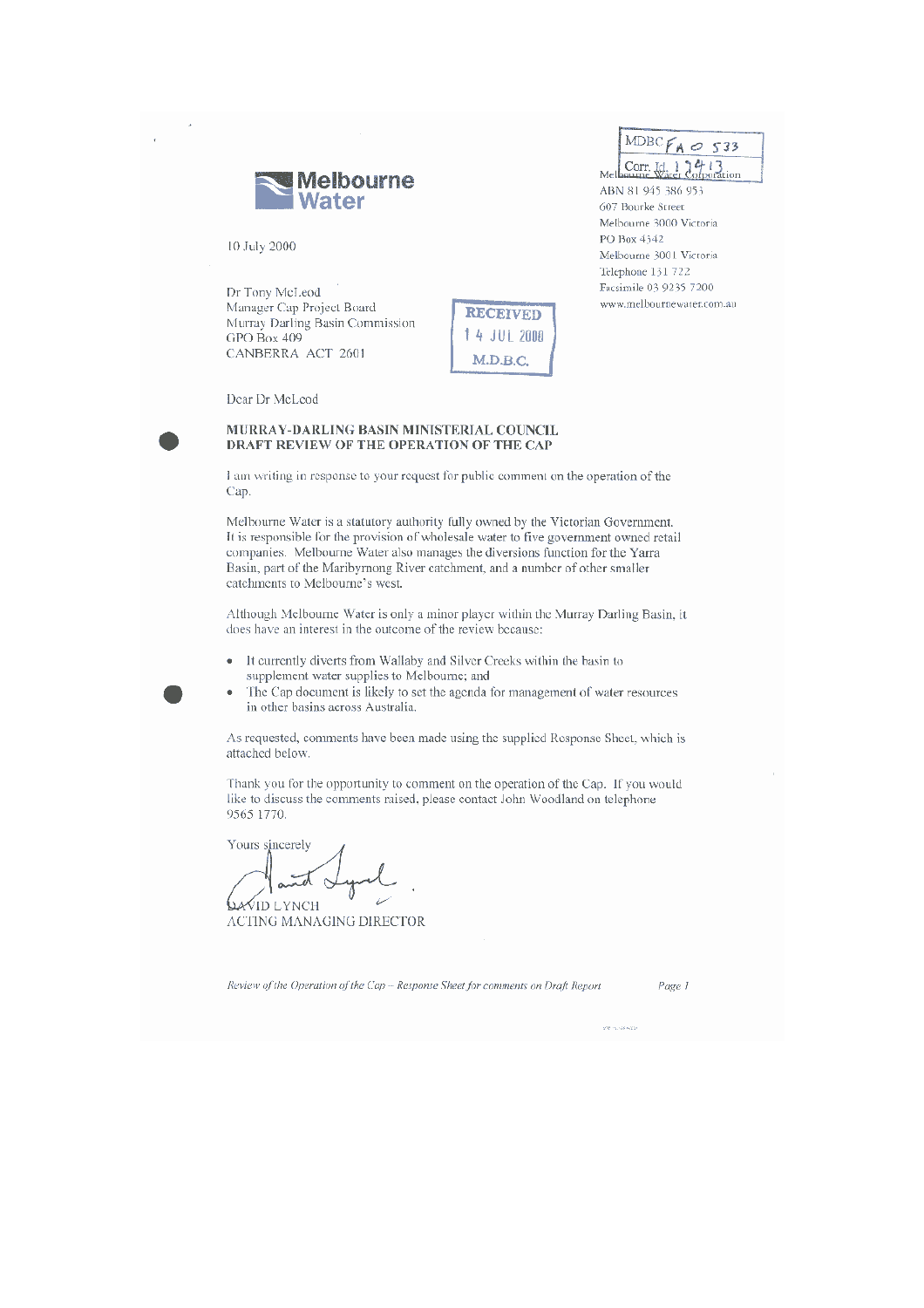## **REVIEW OF THE OPERATION OF THE CAP**

## *RESPONSE SHEET FOR COMMENTS ON DRAFT REPORT*

The March 2000 draft report on the **Review of the Operation of the Cap** by the Cap Project Board to the Murray-Darling Basin Ministerial Council is now available for public comment. Comments on the draft report are due by **10 July**

**2000**.



S **COMMISSION** 

The draft report, and further copies of this response sheet, is available from the Murray-Darling Basin Commission and from the Commission's web site:

**www.mdbc.gov.au**

If you wish, you may use this form to tell us what you think about the position of the Cap Project Board in their report on the Review of the Operation of the Cap. If there is insufficient space on the form, you may add additional sheets or write a separate submission.

The draft report will be modified to reflect comments received and a final report on the Review of the Operation of the Cap will be presented to Ministerial Council Meeting 29 in August 2000.

Those who provide comments will receive a copy of the final Report once it has been approved by the Ministerial Council.

| <b>COMMENTS BY:</b>     | Melbourne Water Corporation |
|-------------------------|-----------------------------|
| <b>CONTACT DETAILS:</b> | David Lynch                 |
| DATE:                   | 7 July 2000                 |

## The deadline for comment is **10 July 2000.**

Comments (by e-mail if possible – this response sheet is available electronically on the Commission's web site) should be directed to:

Murray-Darling Basin Commission Tel: 02 6279 0144 GPO Box 409 Fax: 02 6230 7579 CANBERRA ACT 2601 Email: tony.mcleod@mdbc.gov.au

• Review of the Operation of the Cap Attn: Dr Tony McLeod, Project Manager

• or your local member of the Community Advisory Committee (CAC). Those comments made via the CAC that are received prior to **Friday 16 June 2000** will be considered at CAC Meeting 24 – 27 June 2000.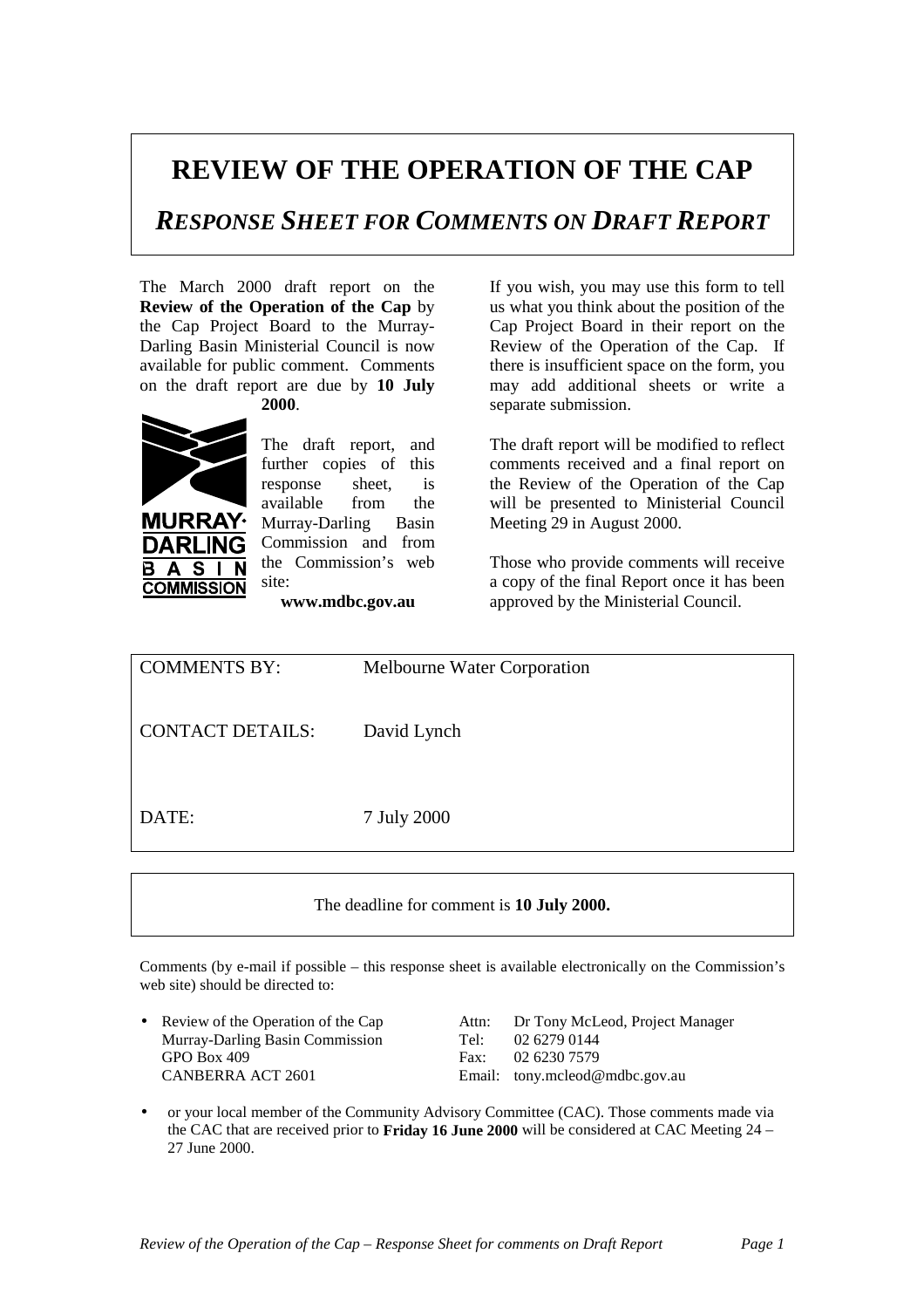|                                            | Cap Project Board Position                                                                                                                                                                                                                                                               | Comment                                                                                                                                                                                                                                                                                                                                                                                                                                                                                                                                                                                                                                                                                                                                                                                                                  |
|--------------------------------------------|------------------------------------------------------------------------------------------------------------------------------------------------------------------------------------------------------------------------------------------------------------------------------------------|--------------------------------------------------------------------------------------------------------------------------------------------------------------------------------------------------------------------------------------------------------------------------------------------------------------------------------------------------------------------------------------------------------------------------------------------------------------------------------------------------------------------------------------------------------------------------------------------------------------------------------------------------------------------------------------------------------------------------------------------------------------------------------------------------------------------------|
|                                            | The Project Board has<br>concluded that the Cap has been                                                                                                                                                                                                                                 | Melbourne Water supports the implementation of the MDB<br>cap since it forms a sound basis to protect existing rights to                                                                                                                                                                                                                                                                                                                                                                                                                                                                                                                                                                                                                                                                                                 |
|                                            | an essential first step in                                                                                                                                                                                                                                                               | water while ensuring the ecological sustainability of the river                                                                                                                                                                                                                                                                                                                                                                                                                                                                                                                                                                                                                                                                                                                                                          |
|                                            | providing for the environmental                                                                                                                                                                                                                                                          | system.                                                                                                                                                                                                                                                                                                                                                                                                                                                                                                                                                                                                                                                                                                                                                                                                                  |
|                                            | sustainability of the river system<br>of the Basin. Without the Cap,<br>there would have been a<br>significantly increased risk that<br>the environmental degradation<br>of the river system of the<br>Murray-Darling Basin would<br>have been worse.                                    | With the trading regime currently in place, the lack of an<br>overall basin cap could have resulted in the further<br>development of catchment dams, particularly as the price of<br>formal entitlements from regulated and unregulated systems<br>increases.<br>The next challenge is to set up an effective framework to<br>ensure all basin resources are accounted for under the cap at<br>the local level. In particular catchment dams, the linkages<br>between surface water and groundwater resources and<br>'dozer' and 'sleeper' diversion entitlements.<br>The effective implementation of the cap will be dependent on<br>the adoption of appropriate legislation, processes and<br>monitoring. The water allocation framework needs to be<br>simple, transparent and equitable (ie. no perceived winners or |
|                                            |                                                                                                                                                                                                                                                                                          | losers).                                                                                                                                                                                                                                                                                                                                                                                                                                                                                                                                                                                                                                                                                                                                                                                                                 |
| <b>Ecological Sustainability of Rivers</b> | However, the Project Board has<br>concluded that there is<br>no<br>certainty that the Cap<br>on<br>diversions at its current level<br>represents a sustainable level of<br>$diversions - the level at which it$<br>is set being that which existed at<br>the time when it was decided to | Informed and intelligent decisions need to be made regarding<br>any recommendations for changing the basis of the existing<br>cap. This requires an appropriate level of monitoring and an<br>appropriate process for determining the benefits to be gained<br>through lowering the cap.<br>This not only includes<br>environmental benefits, but economic and overall community<br>benefits.                                                                                                                                                                                                                                                                                                                                                                                                                            |
|                                            | introduce a Cap. Further, the<br>Project Board recommends that<br>as better information informs<br>our management of the Basin's<br>resources, the level at which the<br>Cap is set should continue to be<br>refined to reflect our increased                                            | Melbourne Water agrees that the cap can only be refined<br>over time as more information becomes available. A further<br>advantage of this approach is that the practical experience<br>gained through operating under a range of climatic<br>conditions could further assist in identifying key issues and<br>scope for change.                                                                                                                                                                                                                                                                                                                                                                                                                                                                                         |
|                                            | understanding. It is likely that<br>such refinements may lead to<br>the lowering of the level of the<br>Cap in some valleys. Indeed,                                                                                                                                                     | For the Cap to be as effective as possible, Melbourne Water<br>considers that total water resource management is to be<br>critical.                                                                                                                                                                                                                                                                                                                                                                                                                                                                                                                                                                                                                                                                                      |
|                                            | some jurisdictions have already<br>increased<br>the environment's<br>share, via access restrictions in<br>addition to that required by the<br>Cap, as part of their longer-term<br>direction of improved water<br>management.                                                            | Both streamflow and groundwater management plans are<br>seen as important methods for improved water management<br>within the Cap.                                                                                                                                                                                                                                                                                                                                                                                                                                                                                                                                                                                                                                                                                       |
|                                            |                                                                                                                                                                                                                                                                                          |                                                                                                                                                                                                                                                                                                                                                                                                                                                                                                                                                                                                                                                                                                                                                                                                                          |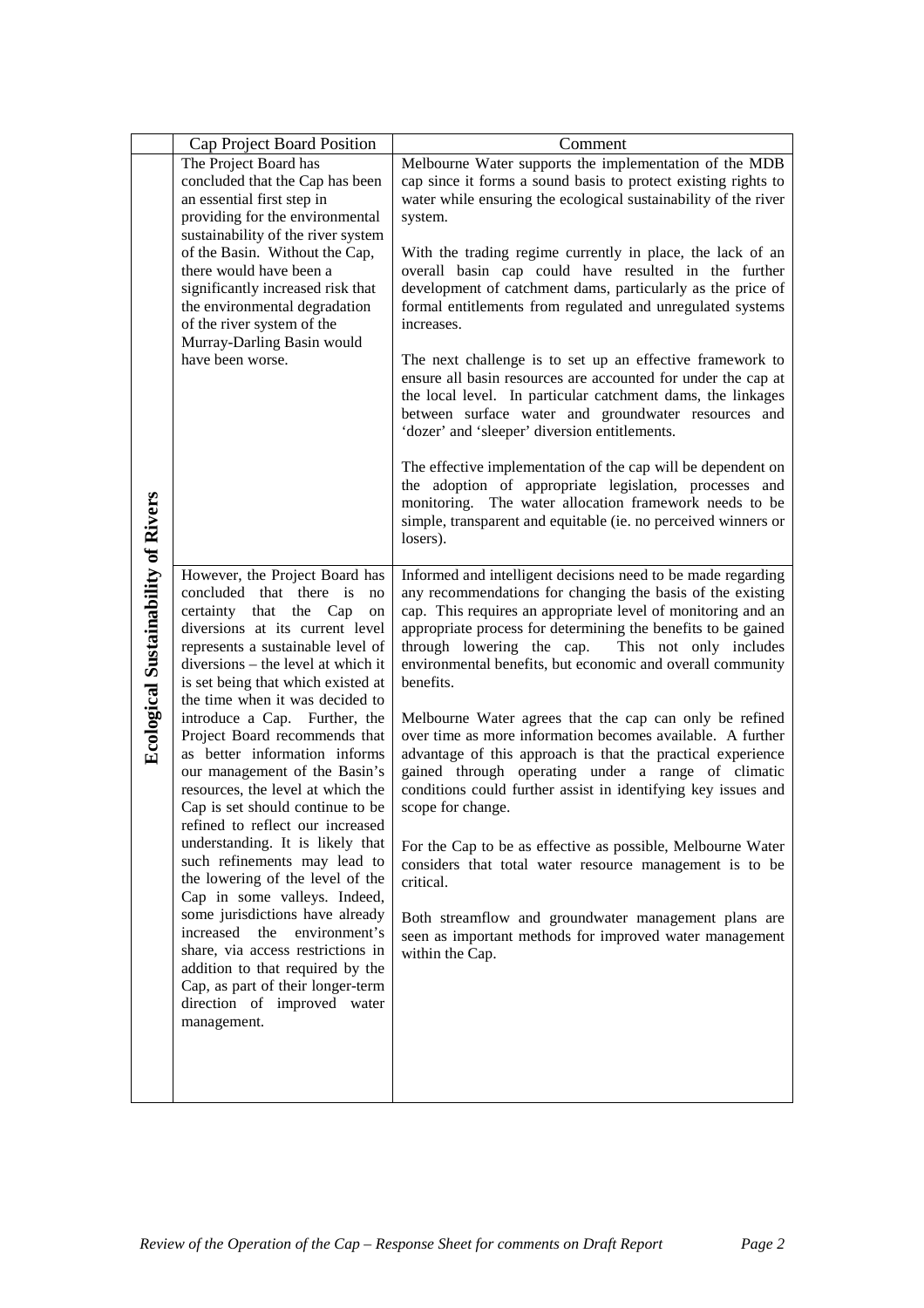|                                    | Cap Project Board Position                                                                                                                                                                                                                                                                                                                                                                                                                                                                                                                      | Comment                                                                                                                                                                                                                                                                                                                                                                                                                                                                                                                                                                                                                                                                                                                                                                                                                |
|------------------------------------|-------------------------------------------------------------------------------------------------------------------------------------------------------------------------------------------------------------------------------------------------------------------------------------------------------------------------------------------------------------------------------------------------------------------------------------------------------------------------------------------------------------------------------------------------|------------------------------------------------------------------------------------------------------------------------------------------------------------------------------------------------------------------------------------------------------------------------------------------------------------------------------------------------------------------------------------------------------------------------------------------------------------------------------------------------------------------------------------------------------------------------------------------------------------------------------------------------------------------------------------------------------------------------------------------------------------------------------------------------------------------------|
|                                    | The Project Board considers<br>that there is compelling<br>evidence that the Cap has<br>already delivered significant                                                                                                                                                                                                                                                                                                                                                                                                                           | It is recognised that economic benefits have been achieved<br>through encouraging water markets and the more efficient<br>use and allocation of water resources within the basin.                                                                                                                                                                                                                                                                                                                                                                                                                                                                                                                                                                                                                                      |
|                                    | economic and social benefits to<br>the Basin community and that<br>the net benefit will increase over<br>time.                                                                                                                                                                                                                                                                                                                                                                                                                                  | Given the considerable costs associated with managing and<br>operating water supply systems it is desirable that<br>appropriate incentives exist for the efficient use of water and<br>for water to move to higher value uses.                                                                                                                                                                                                                                                                                                                                                                                                                                                                                                                                                                                         |
|                                    | The results of research                                                                                                                                                                                                                                                                                                                                                                                                                                                                                                                         | It is to be expected that the benefits will continue through<br>further efficiency savings and movement of water.<br>Agreed, since without the cap, it is likely that development in                                                                                                                                                                                                                                                                                                                                                                                                                                                                                                                                                                                                                                   |
|                                    | conducted for the Review make<br>it clear that, in the absence of                                                                                                                                                                                                                                                                                                                                                                                                                                                                               | the catchments of regulated systems would have continued.                                                                                                                                                                                                                                                                                                                                                                                                                                                                                                                                                                                                                                                                                                                                                              |
|                                    | the Cap, the erosion of security<br>of supply for irrigators and other<br>users would have been                                                                                                                                                                                                                                                                                                                                                                                                                                                 | These observations are also consistent with those of<br>Melbourne Water for catchments outside the MDB.                                                                                                                                                                                                                                                                                                                                                                                                                                                                                                                                                                                                                                                                                                                |
|                                    | significant. These analyses<br>were performed on several<br>systems across the Basin<br>reflecting diverse agricultural<br>practices and climatic<br>conditions.                                                                                                                                                                                                                                                                                                                                                                                | The Cap has improved the security of supply for irrigators<br>and other users, however, catchment dam development is still<br>leading to an erosion of security of supply.                                                                                                                                                                                                                                                                                                                                                                                                                                                                                                                                                                                                                                             |
| <b>Economic and Social Impacts</b> | Through guaranteeing security<br>of water supply at the valley<br>level, the Project Board views<br>the Cap as having provided a<br>more certain climate for long-<br>term investment and<br>development, particularly in<br>high value agriculture and value<br>adding processing, as well as<br>providing benefits to the<br>environment.<br>The Project Board considers<br>that the Cap has provided a<br>mechanism for restraining, in an<br>orderly fashion, growth in<br>diversions while enabling<br>economic development to<br>proceed. | There is no doubt that without a high degree of certainty of<br>water supply at the valley level, the risks may be too high for<br>some forms of industry. While it is recognised that further<br>work is required to ensure an effective water allocation<br>framework that takes in to account all uses at a local level,<br>the cap provides a sound basis for the ongoing development<br>of the framework.<br>It is also hoped that the development of a regime to<br>guarantee security of supply at the valley level for the MDB<br>will be directly applicable to other committed basins outside<br>the MDB.<br>While the cap may provide for an orderly mechanism, its<br>success depends on the implementation of an effective water<br>allocation management frameworks at the state and territory<br>level. |
|                                    |                                                                                                                                                                                                                                                                                                                                                                                                                                                                                                                                                 | Review of the Operation of the Cap $-$ Response Sheet for comments on Draft Report<br>Page 3                                                                                                                                                                                                                                                                                                                                                                                                                                                                                                                                                                                                                                                                                                                           |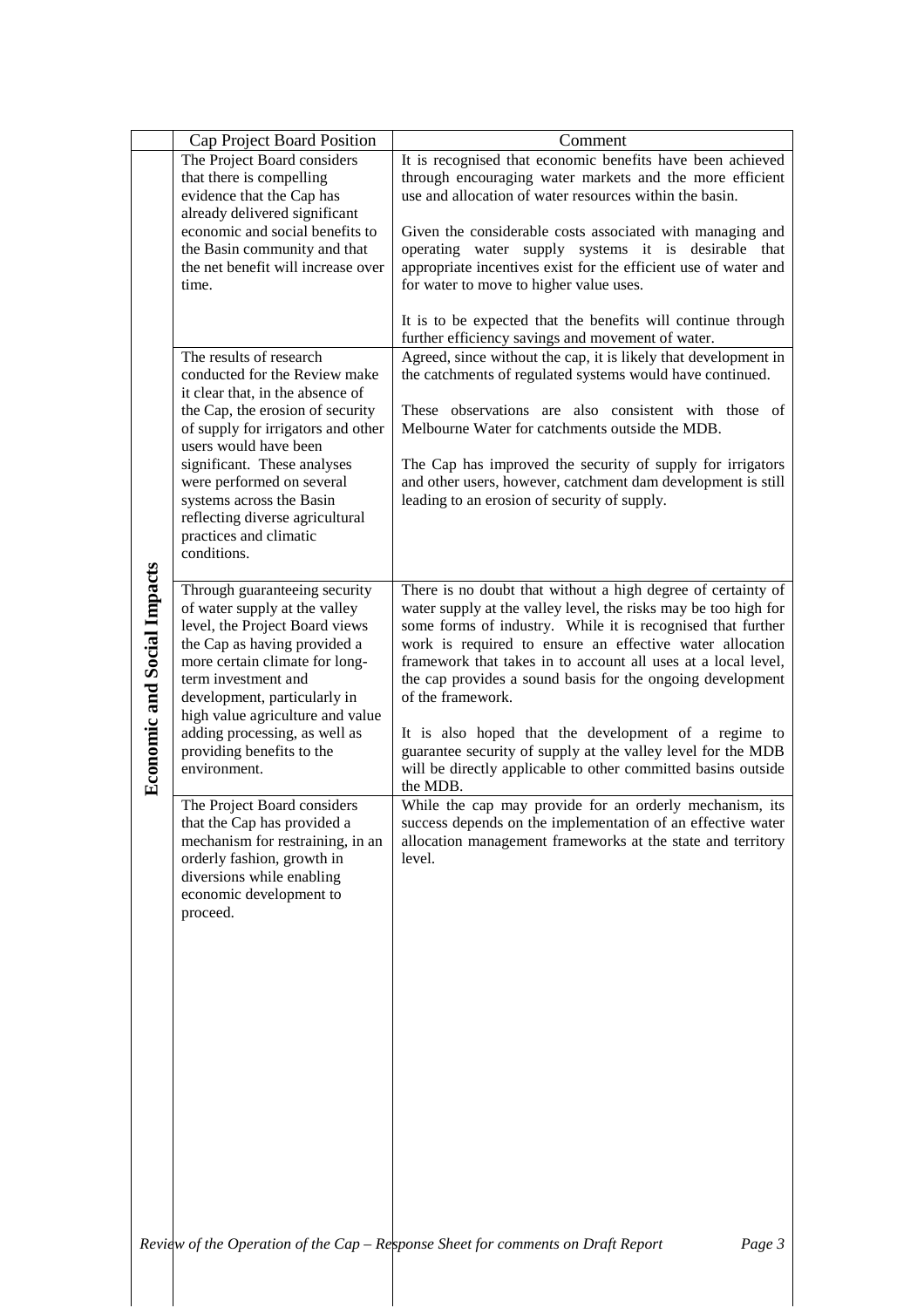| The Project Board recognises     | The conclusions are seen as positive from Melbourne              |
|----------------------------------|------------------------------------------------------------------|
| that this strong positive        | Water's perspective. It is expected that the cap will facilitate |
| conclusion will not be the       | the ongoing development of a regime to define and protect        |
| perception of every stakeholder  | security of supply at the valley level.                          |
| in the Basin. However, the       |                                                                  |
| Project Board concludes that the |                                                                  |
| overall benefit of the Cap,      |                                                                  |
| especially from ensuring         |                                                                  |
| security of supply at a valley   |                                                                  |
| level and providing an           |                                                                  |
| environment within which water   |                                                                  |
| trading and related reforms      |                                                                  |
| could be developed, has been a   |                                                                  |
| positive one.                    |                                                                  |
|                                  |                                                                  |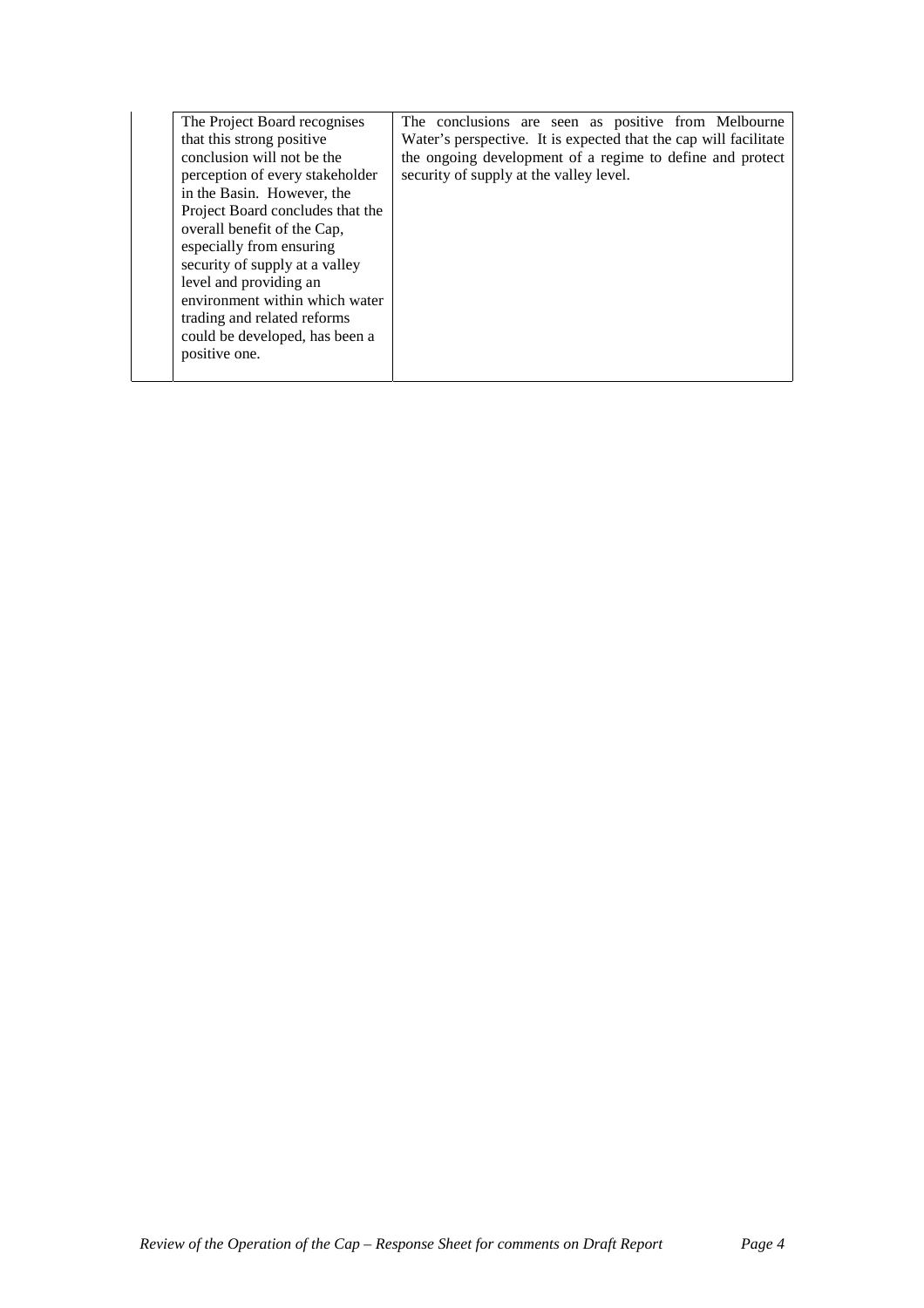|        | Cap Project Board Position                                                                                                                                                                                                                                                                                                                                                                                                                                                                                                                                                                                                                                                                                                                                                                                                                                                                                                           | Comment                                                                                                                                                                                                                                                                                                                                                                                                                                                                                                                                                                                                                                                                                                |
|--------|--------------------------------------------------------------------------------------------------------------------------------------------------------------------------------------------------------------------------------------------------------------------------------------------------------------------------------------------------------------------------------------------------------------------------------------------------------------------------------------------------------------------------------------------------------------------------------------------------------------------------------------------------------------------------------------------------------------------------------------------------------------------------------------------------------------------------------------------------------------------------------------------------------------------------------------|--------------------------------------------------------------------------------------------------------------------------------------------------------------------------------------------------------------------------------------------------------------------------------------------------------------------------------------------------------------------------------------------------------------------------------------------------------------------------------------------------------------------------------------------------------------------------------------------------------------------------------------------------------------------------------------------------------|
|        | The Project Board identified                                                                                                                                                                                                                                                                                                                                                                                                                                                                                                                                                                                                                                                                                                                                                                                                                                                                                                         | It is important that the allocation of existing rights is seen as                                                                                                                                                                                                                                                                                                                                                                                                                                                                                                                                                                                                                                      |
|        | several equity issues (notably                                                                                                                                                                                                                                                                                                                                                                                                                                                                                                                                                                                                                                                                                                                                                                                                                                                                                                       | fair and equitable between stakeholders. There should be no                                                                                                                                                                                                                                                                                                                                                                                                                                                                                                                                                                                                                                            |
|        | Cap arrangements for                                                                                                                                                                                                                                                                                                                                                                                                                                                                                                                                                                                                                                                                                                                                                                                                                                                                                                                 | perceived 'winners' or 'losers'.                                                                                                                                                                                                                                                                                                                                                                                                                                                                                                                                                                                                                                                                       |
|        | Queensland and the ACT) of                                                                                                                                                                                                                                                                                                                                                                                                                                                                                                                                                                                                                                                                                                                                                                                                                                                                                                           |                                                                                                                                                                                                                                                                                                                                                                                                                                                                                                                                                                                                                                                                                                        |
|        | longstanding duration that<br>require urgent resolution. In<br>addition there are several more<br>recently identified equity issues<br>(floodplain and overland flows<br>and diversions, farm dams and<br>tree plantations) also requiring<br>attention. The effective<br>management of these issues will<br>necessitate a total catchment<br>management approach to water<br>management that embraces both<br>surface and groundwater<br>resources.                                                                                                                                                                                                                                                                                                                                                                                                                                                                                 | It is recognised that equity issues will be complex in regards<br>to changing the current rights of landholders to capture<br>overland flow. Despite the difficulties the licensing of all<br>significant water uses is supported.                                                                                                                                                                                                                                                                                                                                                                                                                                                                     |
|        | The Project Board focused on                                                                                                                                                                                                                                                                                                                                                                                                                                                                                                                                                                                                                                                                                                                                                                                                                                                                                                         | Each jurisdiction has set in place a process to ensure                                                                                                                                                                                                                                                                                                                                                                                                                                                                                                                                                                                                                                                 |
| Equity | equity issues arising from the<br>implementation of the Cap<br>between jurisdictions and<br>between river valleys within<br>States. In several cases, the<br>submissions received by the<br>Review of the Operation of the<br>Cap raised equity issues that are<br>about the details of<br>implementation within valleys<br>which are outside the<br>jurisdiction of the Murray-<br>Darling Basin Commission and<br>Ministerial Council processes.<br>The vast majority of such issues<br>related to the recognition of<br>licensed entitlement versus<br>history of use, specifically in<br>New South Wales (the<br>"sleeper/dozer" issue). Such<br>issues need to be dealt with by<br>the particular jurisdiction<br>concerned. In order that all<br>submissions receive appropriate<br>attention, these submissions and<br>that of the CAC have been<br>referred to the appropriate<br>Government for consideration<br>and reply. | compliance with the MDBC. In Victoria, this is primarily<br>through Bulk Entitlements, Streamflow Management Plans<br>and Groundwater Management Plans. Melbourne Water is<br>also developing an alternative to streamflow management<br>assess<br>sustainable<br>allocation<br>and<br>plans to<br>interim<br>environmental flows as a transitional arrangement, ie Doeg<br>Cascading Seasonal Flow method.<br>The challenge is to ensure that all uses of water, including<br>catchment dams and groundwater, are captured under each<br>jurisdictions legislative framework. There also needs to be a<br>transparent and auditable process to ensure that the MDBC<br>cap requirements are achieved. |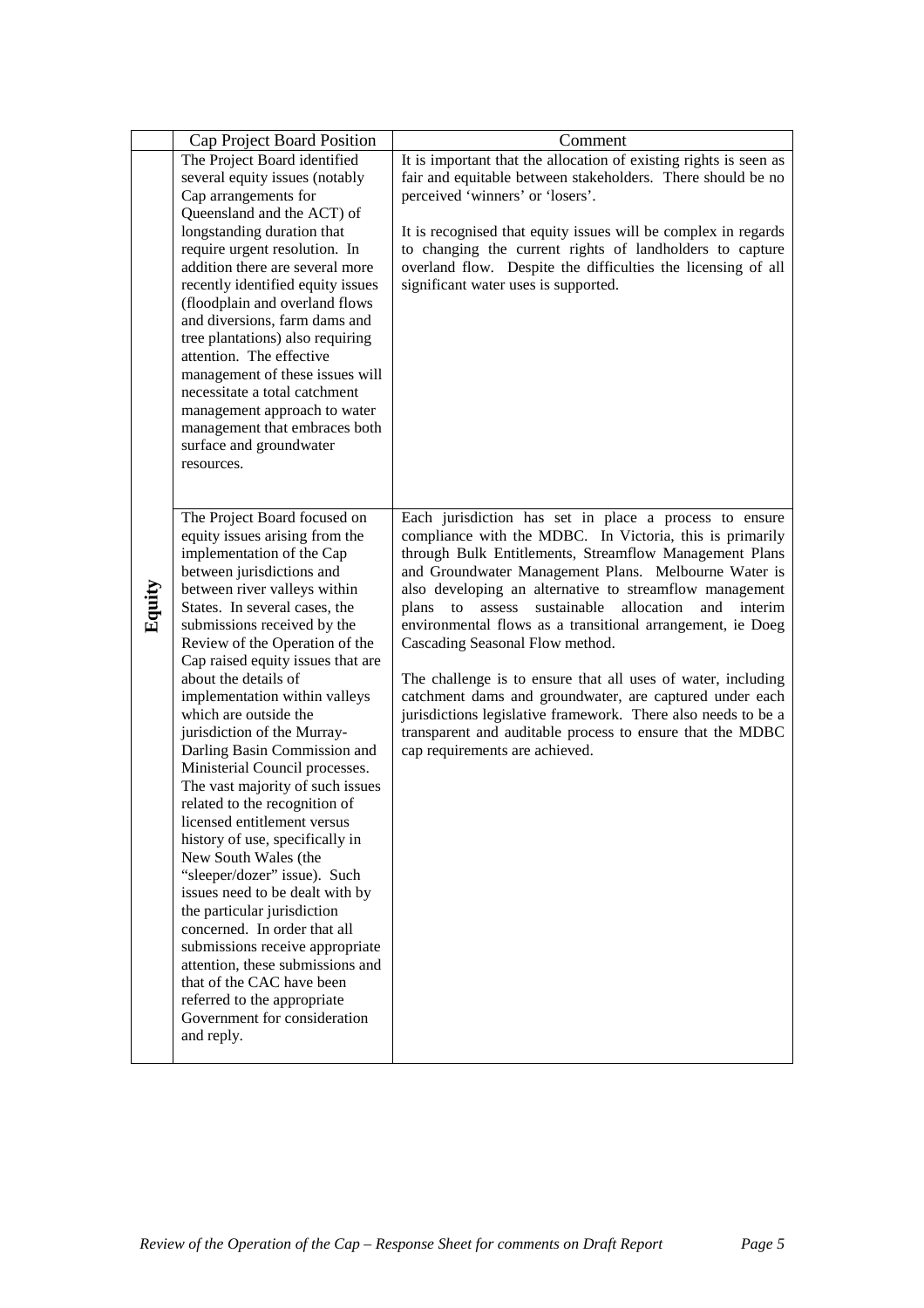|                                      | Cap Project Board Position                                                                                                                                                                                                                                                                                                                                                                                                                                                                                                                    | Comment                                                                                                                                                                                                                                                                                                                                                                                                                                                                                                                                                                                        |
|--------------------------------------|-----------------------------------------------------------------------------------------------------------------------------------------------------------------------------------------------------------------------------------------------------------------------------------------------------------------------------------------------------------------------------------------------------------------------------------------------------------------------------------------------------------------------------------------------|------------------------------------------------------------------------------------------------------------------------------------------------------------------------------------------------------------------------------------------------------------------------------------------------------------------------------------------------------------------------------------------------------------------------------------------------------------------------------------------------------------------------------------------------------------------------------------------------|
| <b>Implementation and Compliance</b> | The work of the Independent<br>Audit Group (IAG) on the<br>ongoing implementation of the<br>Cap and compliance of actual<br>diversions with Cap target<br>diversions has provided a clear<br>direction for the finalisation of<br>the implementation phase of the<br>Cap. The Project Board<br>generally supports the IAG<br>recommendations.                                                                                                                                                                                                 | No comment                                                                                                                                                                                                                                                                                                                                                                                                                                                                                                                                                                                     |
|                                      | Significantly, effective<br>compliance tools (computer<br>simulation models used to<br>determine Cap target diversions)<br>have not yet been developed and<br>the Project Board recommends<br>that a high priority be given to<br>the finalisation of these models.                                                                                                                                                                                                                                                                           | Experience suggests that models of water supply systems can<br>be quite complex. This not only includes the configuration<br>of the model, but its calibration and continual updating and<br>maintenance.<br>It is essential that any models are adequately tested and<br>It is expected that the development of<br>documented.<br>simulation models may be resource intensive and other<br>methods for determining compliance should be considered.<br>In addition, compliance tools need to consider climate<br>variability and non-stationarity of parameters used in model<br>calibration. |
|                                      | The Review has found that<br>Victoria and South Australia<br>have complied with the Cap,<br>while Queensland and ACT are<br>yet to complete the<br>establishment of their respective<br>Caps. Nevertheless, it is<br>apparent that in Queensland<br>there has been significant<br>growth in storage which will<br>impact on the water available<br>for alternative consumptive and<br>environmental uses. In New<br>South Wales, the Cap has been<br>breached in the Barwon-Darling<br>system, with other valleys being<br>within Cap limits. | The MBDC needs to ensure that incentives for compliance<br>are appropriate.                                                                                                                                                                                                                                                                                                                                                                                                                                                                                                                    |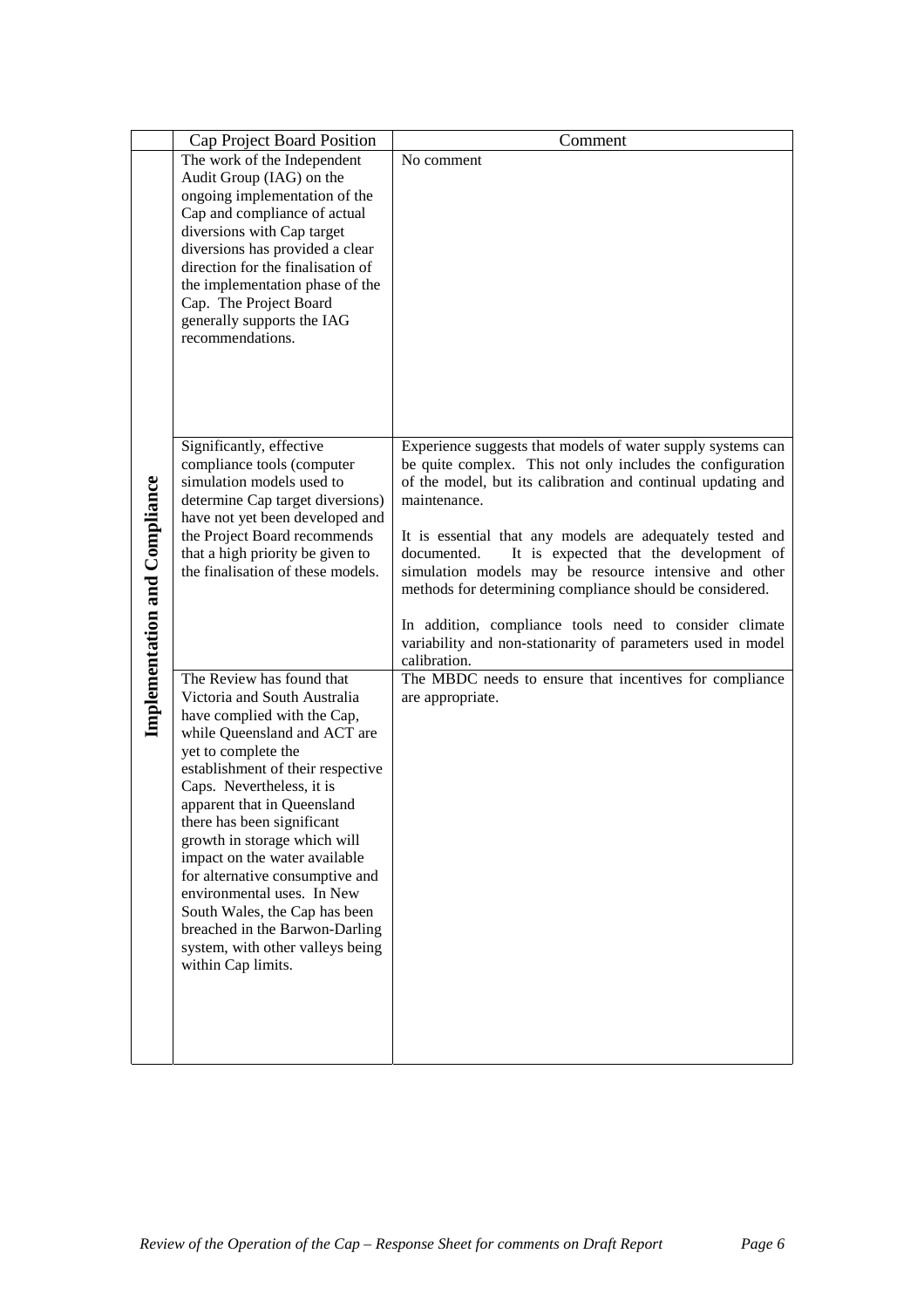|                                                     | Cap Project Board Position                                                                                                                                                                                                                                                                                                                                             | Comment                                                                                                                                                                             |
|-----------------------------------------------------|------------------------------------------------------------------------------------------------------------------------------------------------------------------------------------------------------------------------------------------------------------------------------------------------------------------------------------------------------------------------|-------------------------------------------------------------------------------------------------------------------------------------------------------------------------------------|
| dule F to the Murray-Darling Basin Agreement<br>Sch | The most important challenge in<br>Cap implementation is to<br>finalise the arrangements under<br>"Schedule $F - Cap$ on<br>Diversions" to the Murray-<br>Darling Basin Agreement. This<br>schedule is the primary tool for<br>defining Cap arrangements<br>especially those concerned with<br>assessing compliance and its<br>consequences.                           | No comment                                                                                                                                                                          |
|                                                     | With the intent of improving the<br>operation of the Cap through the<br>development of fair and<br>meaningful compliance<br>arrangements, the Project Board<br>invites comments on the<br>following modifications to<br>Schedule F which have been<br>recommended by the IAG:<br>Removal of references to<br>end-of-valley flows as a<br>method for Cap<br>compliance. | This amendment is supported since compliance needs to be<br>monitored by considering all usage in the basin. This can not<br>be achieved by just considering 'end of valley flows'. |
|                                                     | Arrangements for remedial<br>actions in the case of Cap<br>exceedence. The<br>recommendation of the<br>IAG is that States be<br>required "to ensure that<br>cumulative diversions are<br>brought back into balance<br>with the cap".<br>re-setting the<br>$\bullet$                                                                                                    | Supported<br>No comment                                                                                                                                                             |
|                                                     | commencement date for<br>accounting for diversions<br>under the Cap to start with<br>the 2000/01 water year.                                                                                                                                                                                                                                                           |                                                                                                                                                                                     |